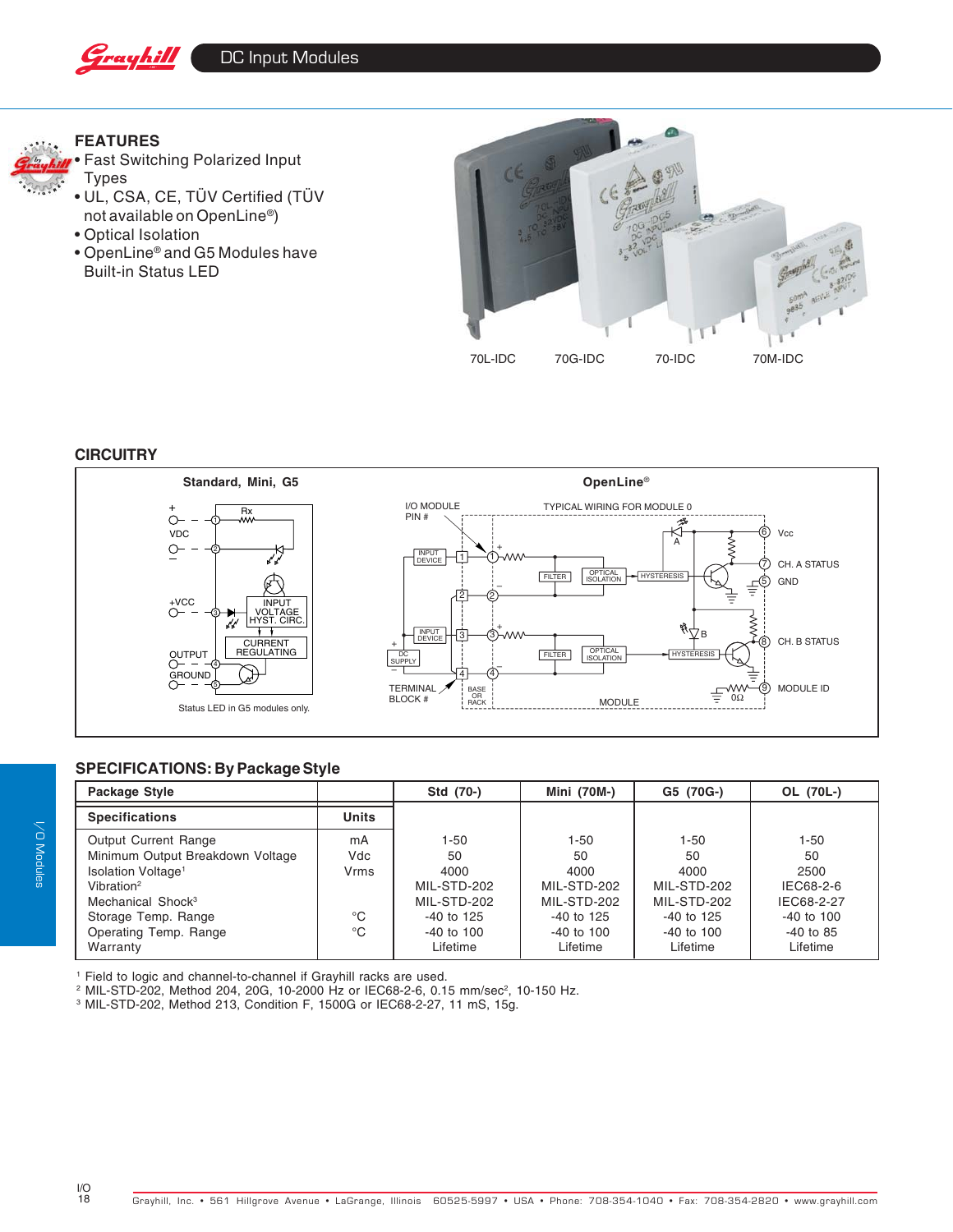

#### **SPECIFICATIONS: By Part Number Standard and Miniature Modules**

| <b>Type/Function</b>                    | <b>Grayhill Part Number</b> |                |                 |                  |           |          |  |
|-----------------------------------------|-----------------------------|----------------|-----------------|------------------|-----------|----------|--|
| Miniature, Polarized                    | <b>70M-IDC5</b>             |                |                 | <b>70M-IDC15</b> | 70M-IDC24 |          |  |
| Standard, Non-Polarized                 |                             | <b>70-IDC5</b> | <b>70-IDC5B</b> | <b>70-IDC5K</b>  | 70-IDC15  | 70-IDC24 |  |
| <b>Specifications</b>                   | <b>Units</b>                |                |                 |                  |           |          |  |
| Maximum Input Voltage                   | Vdc.                        | 32             | 32              | 16               | 32        | 32       |  |
| Input Voltage Range <sup>1</sup>        | Vdc                         | $3-32$         | $3 - 32$        | $2.5 - 16$       | $3 - 32$  | $3 - 32$ |  |
| Input Current @ Maximum Input Voltage   | mA                          | 18             | 18              | 30               | 18        | 18       |  |
| Maximum Turn-On Time                    | mSec                        | 0.20           | 0.050           | 0.025            | 0.20      | 0.20     |  |
| Maximum Turn-Off Time                   | mSec                        | 0.40           | 0.075           | 0.030            | 0.40      | 0.40     |  |
| Nominal Input Resistance (Rx)           | Ω                           | 1.8K           | 1.8K            | 500              | 1.8K      | 1.8K     |  |
| Maximum Pick-Up Voltage (Output Low)    | Vdc                         | З              | З               | 2.5              | З         |          |  |
| Minimum Drop-Out Voltage (Output High)  | Vdc                         |                |                 |                  |           |          |  |
| Nominal Logic Voltage (Vcc)             | Vdc                         | 5              | 5               |                  | 15        | 24       |  |
| Logic Voltage Range                     | Vdc                         | $3-6$          | $3-6$           | $3.5 - 6$        | $8 - 18$  | 15-30    |  |
| Max. Logic Supply Current @ Nominal Vcc | mA                          | 10             | 18              | 18               | 10        | 10       |  |

#### **G5 Modules**

| <b>Type/Function</b>                                                                                                                                                                                                                                                                                                                                                      |                                                                                 | <b>Grayhill Part Number</b>                                               |                                                                             |                                                                                 |                                                                           |                                                                            |                                                                   |  |
|---------------------------------------------------------------------------------------------------------------------------------------------------------------------------------------------------------------------------------------------------------------------------------------------------------------------------------------------------------------------------|---------------------------------------------------------------------------------|---------------------------------------------------------------------------|-----------------------------------------------------------------------------|---------------------------------------------------------------------------------|---------------------------------------------------------------------------|----------------------------------------------------------------------------|-------------------------------------------------------------------|--|
| G5, Polarized, Status LED                                                                                                                                                                                                                                                                                                                                                 | <b>70G-IDC5</b>                                                                 | <b>70G-IDC5B</b>                                                          | 70G-IDC5D                                                                   | <b>70G-IDC5K</b>                                                                | 70G-IDC15                                                                 | 70G-IDC24                                                                  |                                                                   |  |
| <b>Specifications</b>                                                                                                                                                                                                                                                                                                                                                     | <b>Units</b>                                                                    |                                                                           |                                                                             |                                                                                 |                                                                           |                                                                            |                                                                   |  |
| Maximum Input Voltage<br>Input Voltage Range <sup>1</sup><br>Input Current @ Maximum Input Voltage<br>Maximum Turn-On Time<br>Maximum Turn-Off Time<br>Nominal Input Resistance (Rx)<br>Maximum Pick-Up Voltage (Output Low)<br>Minimum Drop-Out Voltage (Output High)  <br>Nominal Logic Voltage (Vcc)<br>Logic Voltage Range<br>Max. Logic Supply Current @ Nominal Vcc | Vdc.<br>Vdc<br>mA<br>mSec<br>mSec<br>Ω<br><b>Vdc</b><br>Vdc<br>Vdc<br>Vdc<br>mA | 32<br>$3 - 32$<br>18<br>0.20<br>0.40<br>1.8K<br>3<br>5<br>$4.5 - 6$<br>10 | 32<br>$3 - 32$<br>18<br>0.050<br>0.075<br>1.8K<br>З<br>5<br>$4.5 - 6$<br>18 | 28<br>$2.5 - 28$<br>23<br>0.050<br>0.075<br>1.2K<br>2.5<br>5<br>$4.5 - 6$<br>10 | 16<br>$2.5 - 16$<br>30<br>0.025<br>0.030<br>500<br>2.5<br>$4.5 - 6$<br>18 | 32<br>$3 - 32$<br>18<br>0.20<br>0.40<br>1.8K<br>З<br>15<br>$10 - 18$<br>10 | 32<br>$3 - 32$<br>18<br>0.20<br>0.40<br>1.8K<br>24<br>17-30<br>10 |  |

#### **OpenLine**® **Modules**

| <b>Type/Function</b>                                                                                                                                                                                                                                                                                                      | <b>Grayhill Part Number</b>                                         |                                                                         |                                                                             |  |
|---------------------------------------------------------------------------------------------------------------------------------------------------------------------------------------------------------------------------------------------------------------------------------------------------------------------------|---------------------------------------------------------------------|-------------------------------------------------------------------------|-----------------------------------------------------------------------------|--|
| Dual, Polarized                                                                                                                                                                                                                                                                                                           | 70L-IDC                                                             | 70L-IDCB                                                                |                                                                             |  |
| <b>Specifications</b>                                                                                                                                                                                                                                                                                                     | <b>Units</b>                                                        |                                                                         |                                                                             |  |
| Maximum Input Voltage<br>Input Voltage Range <sup>1</sup><br>Input Current @ Max. Input Voltage<br>Maximum Turn-on Time<br>Maximum Turn-off Time<br>Nominal Input Resistance (Rx)<br>Maximum Pick-Up Voltage (Output Low)<br>Minimum Drop-Out Voltage (Output High)<br>Nominal Logic Voltage (Vcc)<br>Logic Voltage Range | Vdc<br>Vdc.<br>mA<br>mSec<br>mSec<br>Ω<br>Vdc<br>Vdc<br>Vdc<br>Vdc. | 32<br>$0 - 32$<br>18<br>0.20<br>0.40<br>1800<br>3<br>0.9<br>5<br>4.5-28 | 32<br>$0 - 32$<br>18<br>0.05<br>0.075<br>900<br>3<br>0.9<br>5<br>$4.5 - 28$ |  |
| Max. Logic Supply Current<br>@ Nominal Vcc<br>Module ID Resistance to Logic Ground                                                                                                                                                                                                                                        | mA<br>Ω                                                             | 6/CH                                                                    | 6/CH<br>O                                                                   |  |

#### **Available from your local Grayhill Distributor.** For prices and discounts, contact a local Sales Office, an authorized local Distributor or Grayhill.

<sup>1</sup> For input voltages in the range of 90 to 140 Vdc, use AC input modules 70-IAC5, 70M-IAC5, 70G-IAC5 or 70L-IAC. For input voltages in the range of 180 to 280 Vdc, use AC input modules 70-IAC5A, 70M-IAC5A, 70G-IAC5A or 70L-IACA.